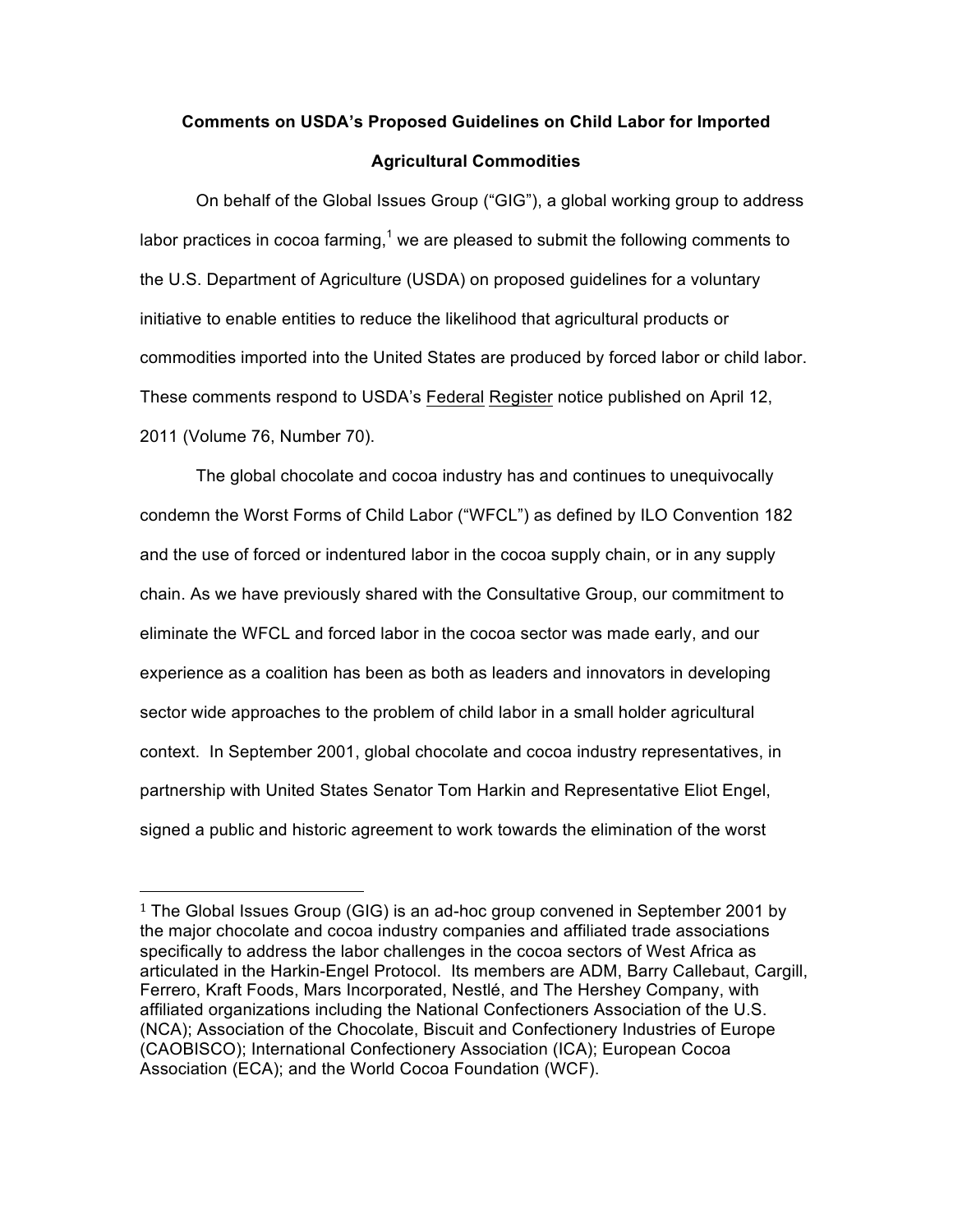forms of child labor in the growing of cocoa beans and their derivative products from West Africa. The agreement, known as the "Harkin-Engel Protocol," laid out a series of date-specific actions to achieve that goal, including the development of a public "certification" system for cocoa farming. We have discussed these initiatives at length in our previous comments (see April 30, 2010 submission).

Over the last ten years, the industry, in conjunction with the governments of Ghana and Cote d'Ivoire and international civil society partners, has worked towards the implementation of this public certification system. At the same time, many of the companies in our global working group have begun pilot participation in third party private product based certification efforts. We have commented previously on the role of public and private certification processes as effective and complementary tools to drive positive change in labor practices, but with genuine limitations regarding their ability to guarantee compliance on particular labor standards. We believe that the learnings from these efforts can serve as a baseline to realistically assess what can be achieved, and what is most effective in driving lasting and sustainable change.

Our comments focus on four general points on the proposed guidelines: the role of origin governments in monitoring, auditing, verification, and certification efforts; the relationship between these suggested guidelines and current private product certification efforts; our coalition's transition towards community based monitoring, data collection and remediation as a way to drive sustainable change; and our views on the role of the U.S. government in supporting efforts to reduce the worst forms of child labor in international agricultural supply chains.

**I. Role of the origin governments in monitoring, auditing, verification, and certification efforts undefined in these guidelines, but critical in practical application**.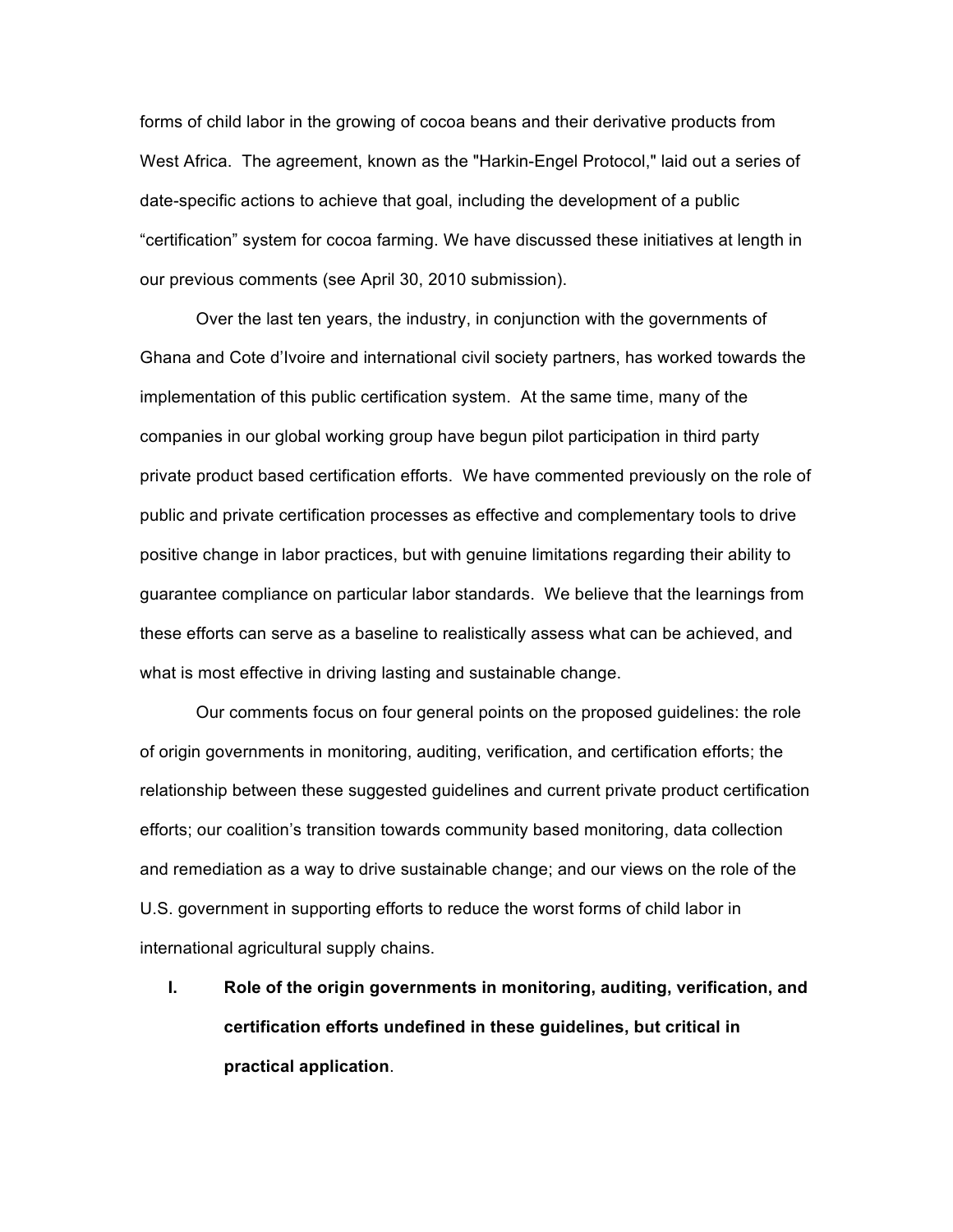While these guidelines were developed to aid private companies in their efforts to address the worst forms of child labor in an agricultural supply chain context, and the Consultative Group's December report discusses the role of origin governments in developing national plans which address labor concerns in their agricultural sectors, as well as their responsibility to provide social and educational services for their citizens, the partnership with origin governments required for a company or an industry to implement any of the monitoring, auditing, or verification activity suggested by the Consultative Group is obscured in these proposed guidelines, and may present an unrealistic picture about the level of effort required to implement any of these provisions.

The proposed guidelines suggest a series of monitoring, auditing, and verification activities for an individual company's commodity suppliers, to the farm level where feasible. In the cases of the two sectors in which the industry has primarily worked, the cocoa sectors of Ghana and Cote d'Ivoire, cocoa farms are not owned by the companies that make chocolate products or process cocoa beans, and the industry itself does not engage in contractual arrangements with individual farmers. In Cote d'Ivoire, for example, more than one million smallholder farmers work on farms averaging 3 to 5 hectares in size; and cocoa exporters are prohibited by the Cote d'Ivoire government from dealing directly with those farmers. Cocoa beans are purchased through intermediaries, and may pass through many hands before they get to the port and the ultimate end user.

It is unclear how a company would arrange for farm level monitoring and auditing including the announced and unannounced site visits which the guidelines suggest in a market where the government prohibits direct contact with the farmers. Even absent such a provision, it is unclear how origin governments would respond to the small army of independent third party monitors necessary to accurately and realistically audit even a portion of the millions of small holder family farms that make up a national cocoa sector.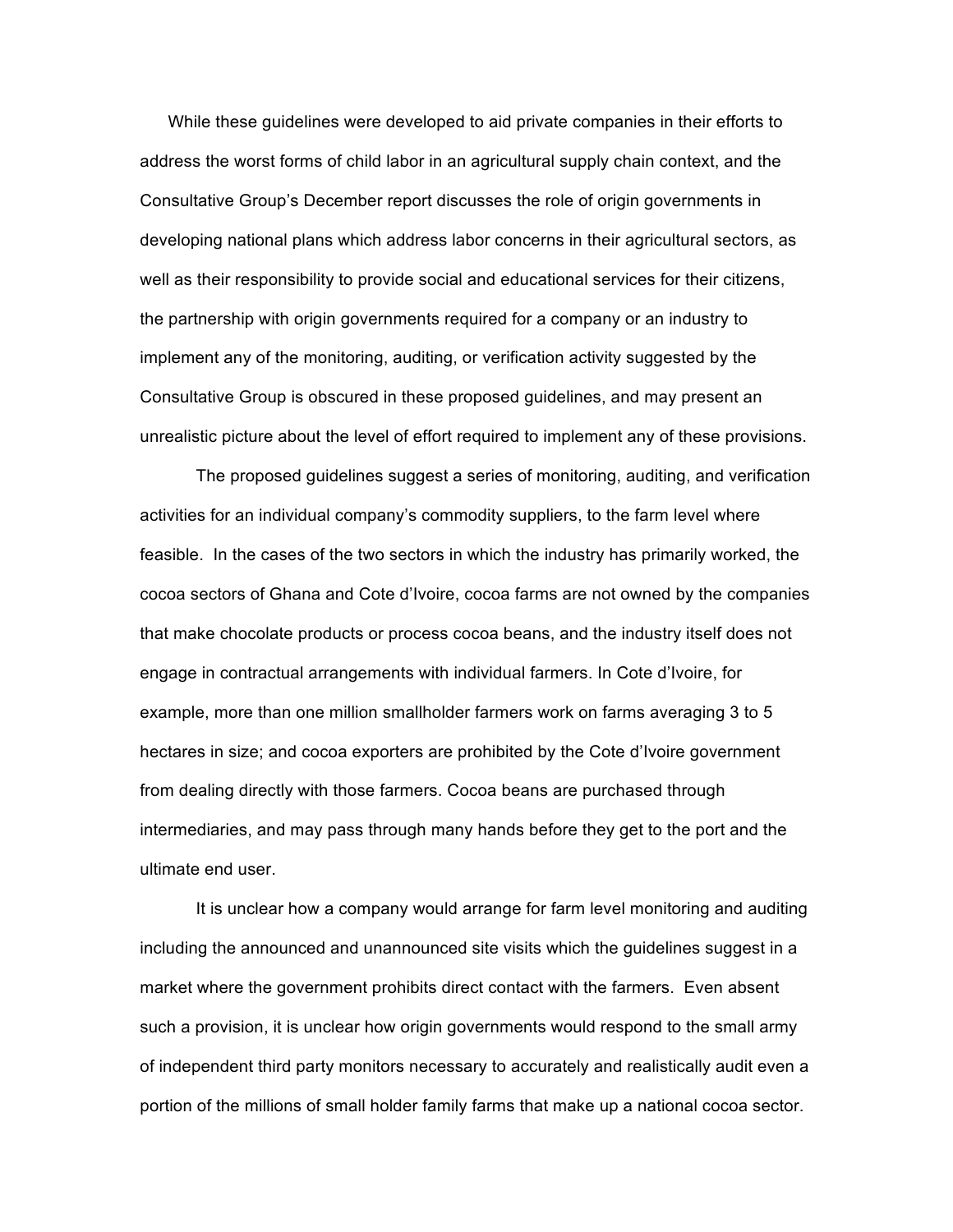Private product certifiers have begun to tackle this problem by organizing a limited number of small cooperatives for farmers, but these efforts have required, and will continue to require, intensive dialogue with the origin governments. In the industry's experience as well as in Tulane University's experience working with the governments of Ghana and Cote d'Ivoire on baseline assessment and data collection, the sensitivity of the issue of child labor and its international political profile have made any attempts to visit farms, interview farmers, map child labor incidence, and publicly report it a multiple year negotiation with discussions at the highest levels of the U.S. and origin governments.

Neither individual companies or private product certifiers are simply able to "plug in" monitoring, auditing, and verification activity in a particular production system or country's regulatory environment. Our experience suggests that questions are still outstanding from the origin governments about how public and private product certification efforts fit in their national production and marketing organizations and strategies. It would be helpful for the guidelines themselves to identify and recognize this challenge in the context of a holistic strategy to address WFCL in a particular sector.

## II. **Relationship of these guidelines to current private certification models; complete guidelines more prescriptive than current private certification efforts.**

As a synthesis document of best practices, the guidelines provide an outline of activities in which many of our companies have engaged: the mapping of supply chains, establishment of company codes of conduct, and the implementation of remediation and development programs.

Yet text in the guidelines seems to position this set of recommendations as a comprehensive system, as opposed to a set of individual provisions from which companies can draw. For example, in the foundational overview, the guidelines state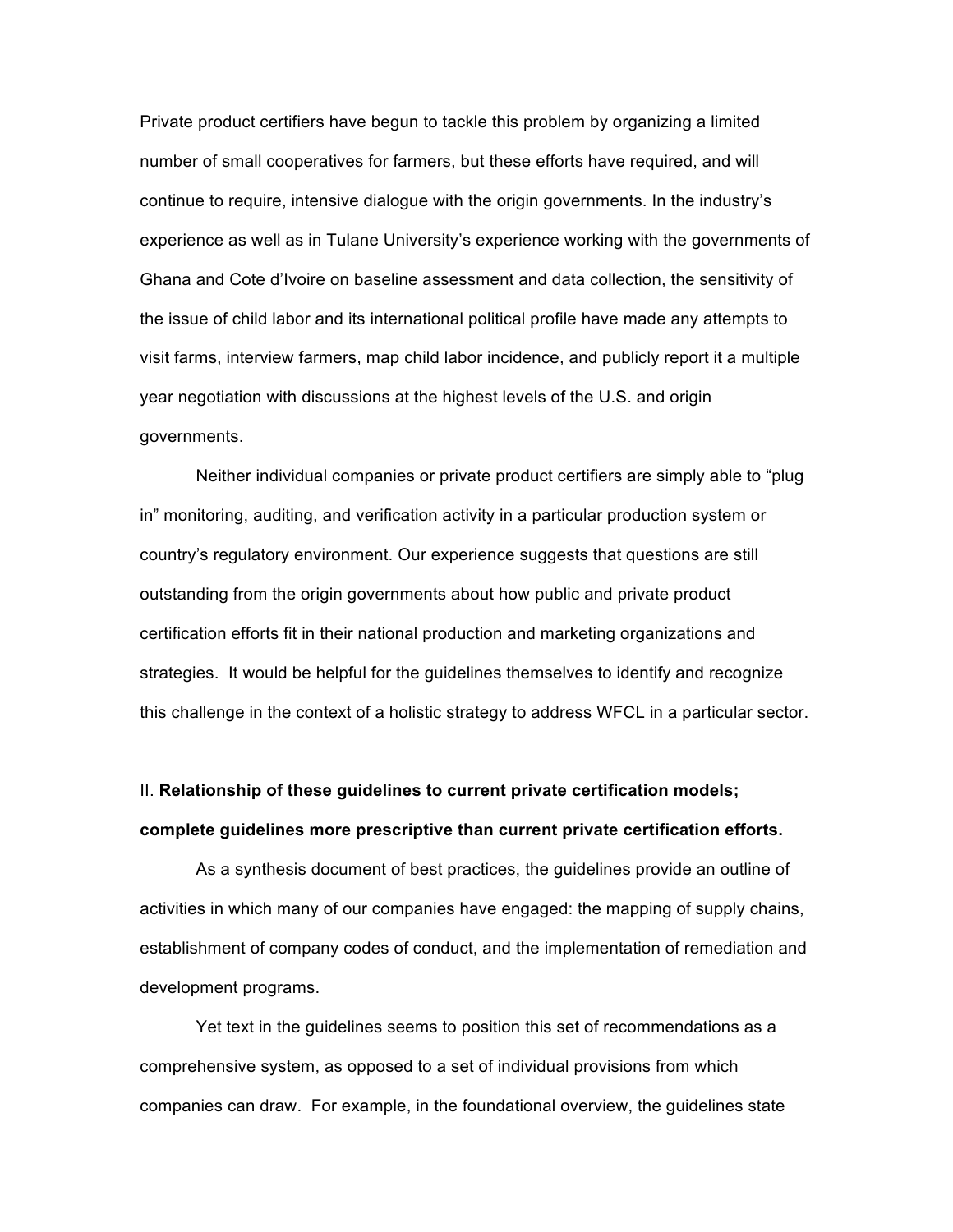that "company programs should include the elements below" (Sections II A-C, for a total of 29 provisions) and in the independent third party review section "companies may choose whichever model is most appropriate for their circumstances; however, a comprehensive program should include a combination of the two models" (Section III). The complete set of recommendations is far in excess of what current product certification models including Fair Trade purport to do, with traceablity to the farm level, independent monitoring separate and in addition to a company or organization's internal monitoring and remediation activity, and external verification of a company or organization's complete child labor program. It is not clear that the cost for a company or an organization of trying to implement these recommendations across one sector is feasible, much less the multiple commodity supply chains the average manufacturer sources from. The monitoring and auditing provisions particularly seem more adapted to a manufacturing or factory context than to a small-holder agricultural context.

Because of some of these precise challenges in implementation, private agricultural certification programs are currently a niche effort; for example, according to best public estimates, third party certified product by organizations such as Utz Certified, Rainforest Alliance, and Fair Trade makes up less than five percent of the total cocoa volume produced by the sectors of Ghana and Cote d'Ivoire. Private product certification programs are also in an early stage of evolution, and to our knowledge, feedback from these certifiers on these recommendations and their practicability has not been sought. Companies that engage with product certifiers and the certifiers themselves do not share the details of their relationship or report on the initiatives and projects with the public; it is a commercial activity, so it is not clear how the reporting and disclosure recommendations in these proposed guidelines would mesh with private certification models in practice. The guidelines need to clarify that these are a set of recommendations from which both companies and private certifiers can draw to inform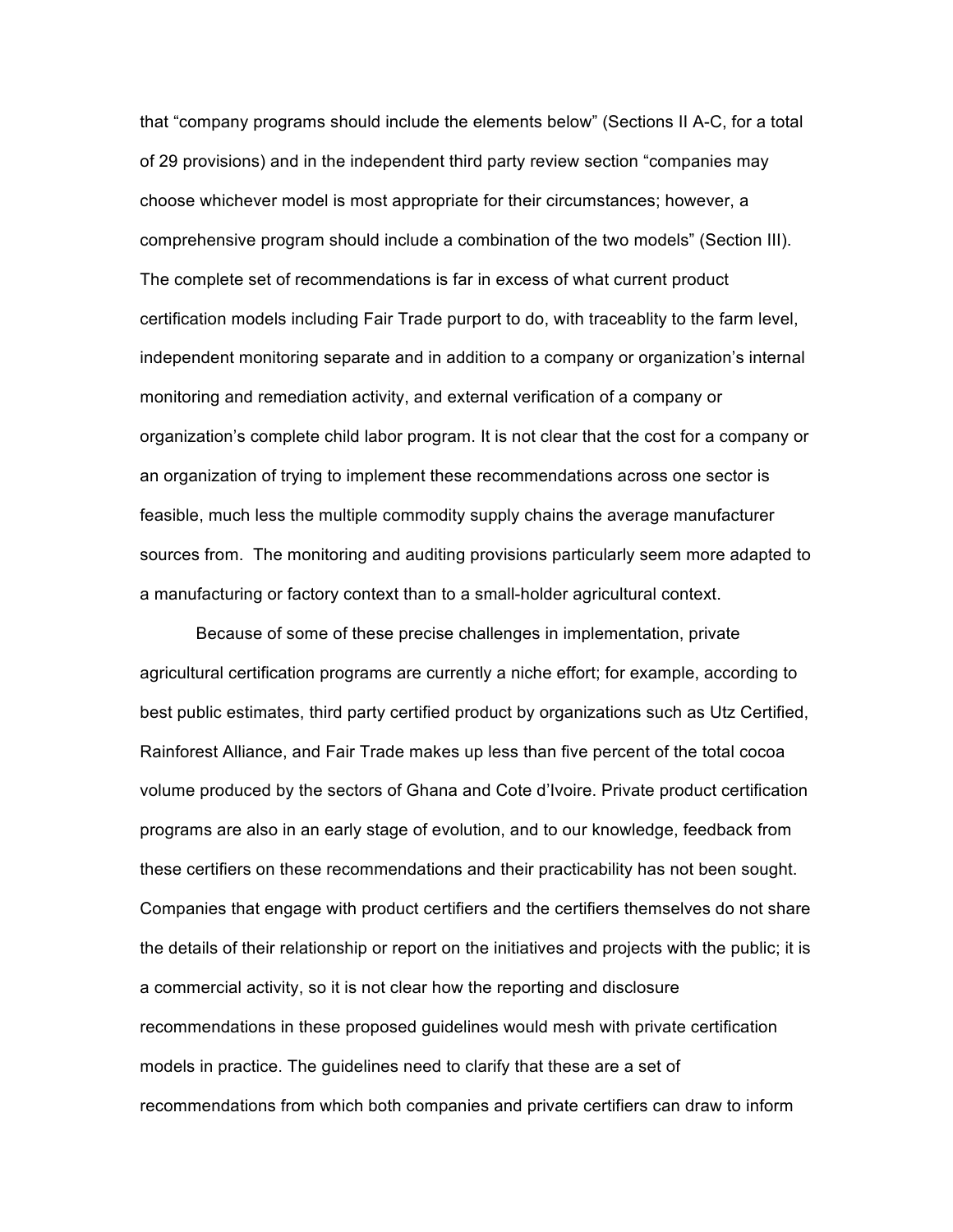current efforts, or are a comprehensive system, to be evaluated accordingly.

## III. **A new community based model of data collection and remediation processes to drive sustainable change.**

The global coalition working on labor conditions in the cocoa sectors of Ghana and Cote d'Ivoire has engaged in a four-part process of data collection, reporting, remediation, and verification as part of the public certification system which was developed under the Harkin-Engel Protocol. The system has seen a number of important successes, including the publication of national surveys by the governments of Ghana and Cote d'Ivoire detailing the incidence of child labor and forced labor practices in their respective cocoa sectors; these reports were independently verified and in turn served as catalysts for the governments to develop and implement their own National Plans of Action on child labor, bringing together international partners' forums to focus international attention, effort, and resources to support cocoa families and children.

Our focus for the future builds on the learnings from that model, but places the primary focus of activity – monitoring, data collection, remediation, and tracking – within the community context, where it has the greatest impact. In conjunction with the International Labor Organisation's International Programme on the Elimination of Child Labor ("ILO-IPEC"), the coalition is piloting community based child labor monitoring systems that allow monitoring and data collection to be a community owned activity, with real time data generated and a system of referral and tracking in place to ensure that vulnerable children get the services they need immediately. Rather than focusing program activity on an external auditing model that accounts for annual check-ins at best, we are supporting community-based interventions that focus on community sensitization and development and real time referral. The model proposed in the guidelines seems impractical and somewhat outdated, but also externally driven. It does not build the government or community capacity needed to drive sustainable change. In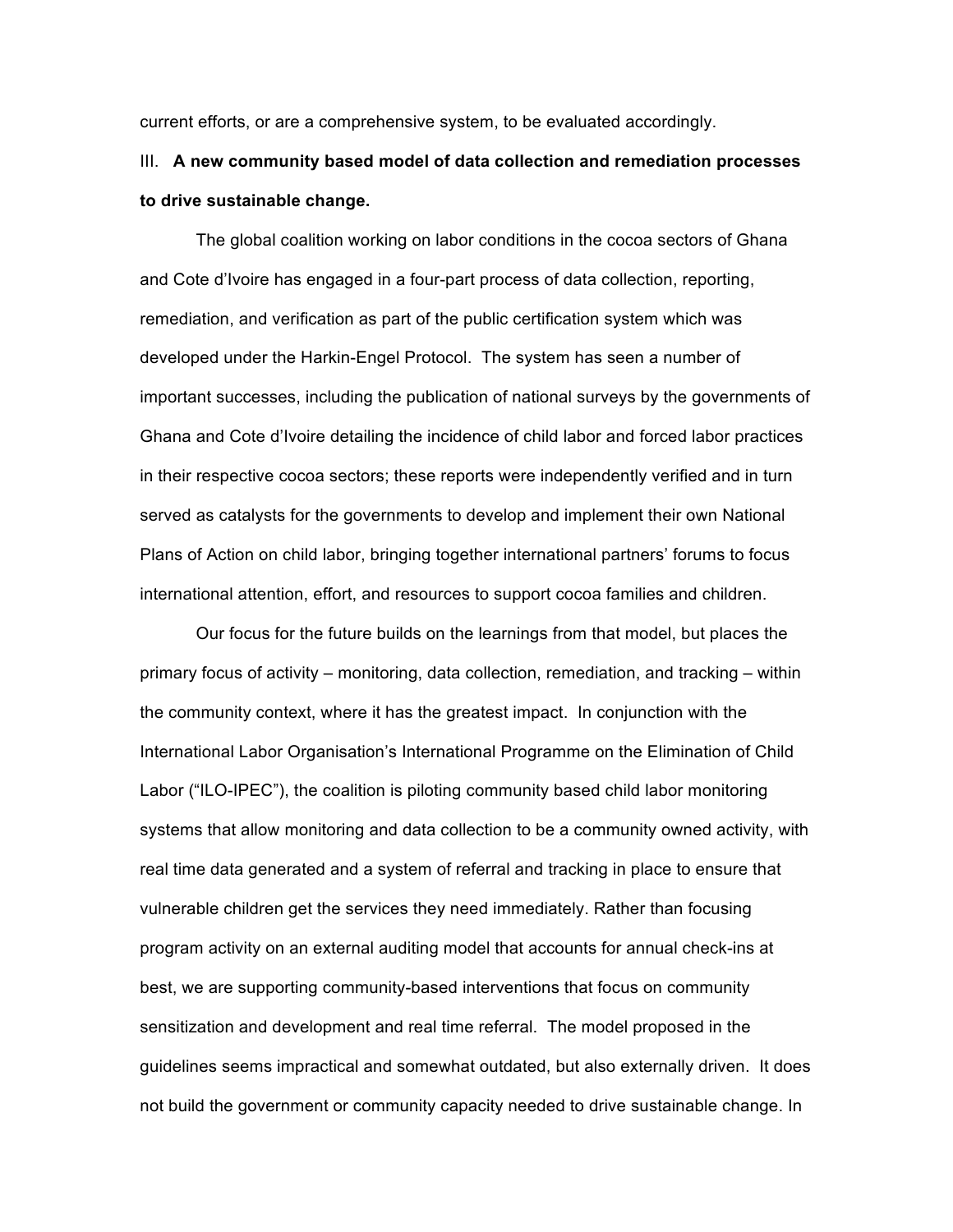our view, auditing and verification activity are useful tools, but must be secondary in focus to remediation and community development. While product certification programs have an important role to play in educating farmers, they will not drive national change any time in the near future. The greater "bang for the buck" is in international development and technical assistance, with a focus on development in community.

## IV**. The role of the U.S. government should not be in government sponsored certification activity, but in diplomatic outreach and aid for development.**

In the request for comment, the Consultative Group asked, what additional steps by the U.S. government would be helpful to aid entities in adopting and implementing the guidelines? We are concerned that while the intent behind the guidelines is helpful and constructive, they serve to distract U.S. government agencies and their staff from the opportunities for engagement that can make a real difference. It is unclear what further government sponsorship of these guidelines would look like, or how such sponsorship would be interpreted. Product certification is an important tool, but certainly not a panacea, and not the most important tool that governments and private sector entities can consider to reduce the incidence of child labor in international agricultural sectors. U.S. government resource and attention should focus on aid and technical assistance packages for origin governments ready to move forward and commit to work on labor issues, and on government to government diplomatic outreach that both encourages countries to step up, and holds them accountable when political will and resource allocation waver. As it stands, this initiative is one of several undertaken by the U.S. government that origin governments struggle to understand and contextualize. The relationship of this activity to the Executive Order 13126 and the Trafficking Victims Protection Act lists is unclear. The consuming public may interpret the Consultative